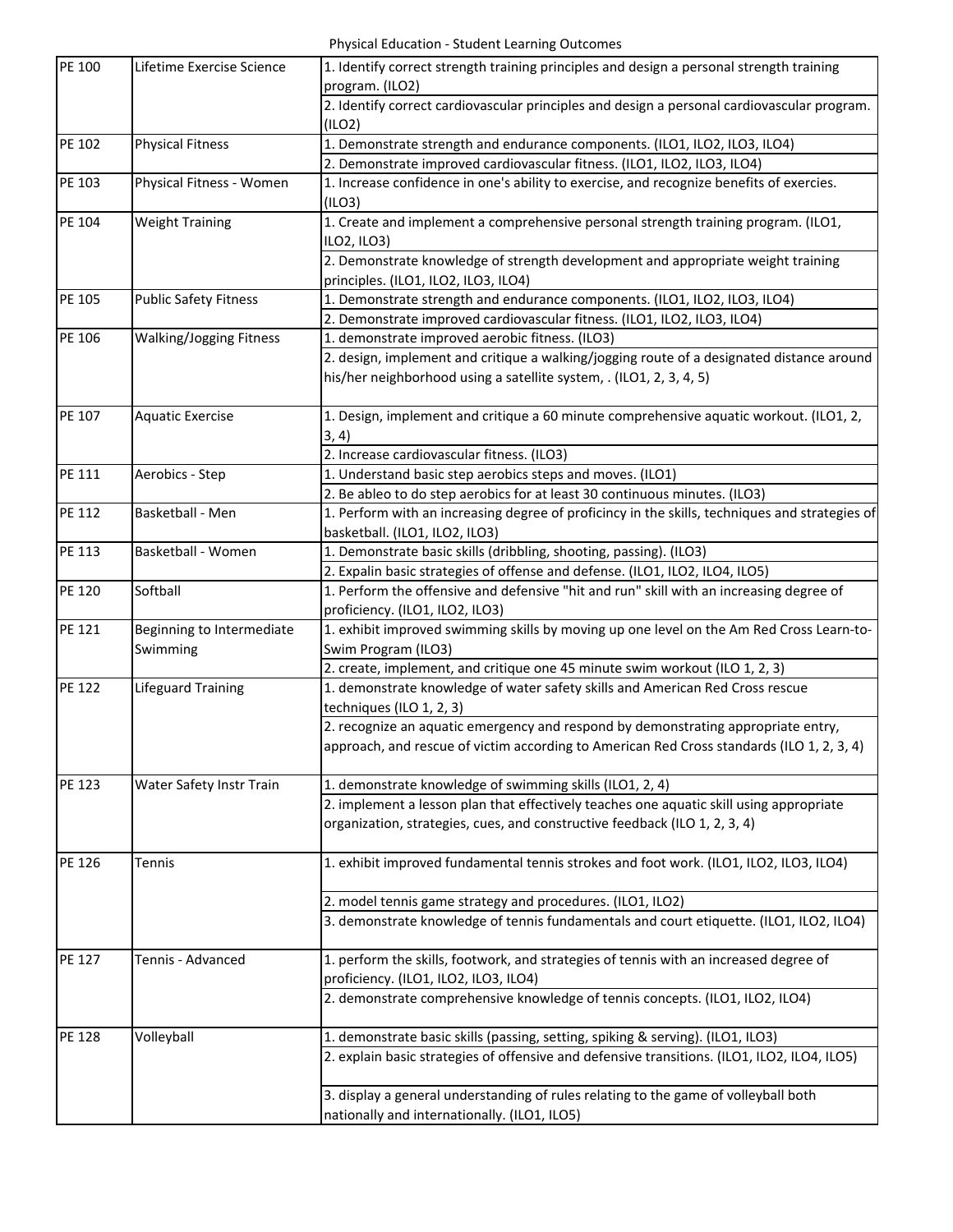Physical Education ‐ Student Learning Outcomes

| PE 129        | Volleyball - Advanced            | 1. demonstrate the knowledge of the history of indoor and beach volleyball games. (ILO2,<br>ILO3, ILO4) |
|---------------|----------------------------------|---------------------------------------------------------------------------------------------------------|
|               |                                  | 2. understand the basic language used in volleyball. (ILO1, ILO2, ILO4)                                 |
| PE 130        | <b>Adapted Physical Exercise</b> | 1. exhibit improved fitness in one of the fitness principles (ILO3)                                     |
|               |                                  | 2. design a comprehensive workout plan following sound fitness principles. (ILO1, ILO2,                 |
|               |                                  | ILO4                                                                                                    |
| PE 131        | <b>Adapted Sports</b>            | 1. demonstrate improved skills in one sport. (ILO3)                                                     |
|               |                                  | 2. design, implement, and critique a workout plan incorporating training activities involved            |
|               |                                  | in one sport (ILO1, 2, 4)                                                                               |
| PE 142        | <b>Advanced Swimming</b>         | 1. exhibit improved swimming endurance (ILO3)                                                           |
|               |                                  | 2. create, implement, and critique one 60 minute comprehensive aquatic workout (ILO 1,                  |
|               |                                  | 2, 3, 4)                                                                                                |
| PE 143        | Advanced Basketball - Men        | 1. perform, with an increasing degree of proficiency in the advanced skills, techniques and             |
|               |                                  | strategies of basketball. (ILO1, ILO2, ILO3)                                                            |
| PE 144        | Advanced Basketball -            | 1. Demonstrate the knowledge of the advanced skills necessary to participate in a                       |
|               | Women                            | basketball game. (ILO1, ILO2, ILO3, ILO4)                                                               |
|               |                                  | 2. Demonstrate and apply the rules associated with the game of basketball. (ILO1, ILO2,                 |
|               |                                  | ILO4                                                                                                    |
|               |                                  | 3. Experience comprehensive offensive and defensive systems utilized and apply the                      |
|               |                                  | strategy of when to use them. (ILO1, ILO2, ILO3, ILO4, ILO5)                                            |
| PE 170        | <b>Beginning Bowling</b>         | 1. Demonstrate fundamental skills and techniques. (ILO1, ILO2, ILO3, ILO4)                              |
|               |                                  | 2. Apply the procedures used in scoring. (ILO1, ILO2, ILO3, ILO4)                                       |
|               |                                  | 3. Identify the rules of bowling etiquette. (ILO1, ILO3)                                                |
| PE 171        | <b>Intermediate Bowling</b>      | 1. Understand the forces that affect the path of the ball. (ILO1, ILO2, ILO3)                           |
|               |                                  | 2. Identify and correct improper stance and release techniques to assist in a higher                    |
|               |                                  | percentage of hit pins. (ILO1, ILO2, ILO3)                                                              |
|               |                                  | 3. Able to skillfully deliver the ball to the proper points of aim for strikes and spares. (ILO1,       |
|               |                                  | ILO2, ILO3)                                                                                             |
| PE 172        | <b>Advanced Bowling</b>          | 1. Demonstrate competency in advanced skills and techniques with relation to delivery                   |
|               |                                  | principles, strike principles and spare principles. (ILO2, ILO3, ILO4)                                  |
|               |                                  | 2. Demonstrate the 3-6-9 and 2-4-6- adjustment systems. (ILO3, ILO4)                                    |
|               |                                  | 3. Demonstrate competitive play in a tournament setting. (ILO3)                                         |
| <b>PE 200</b> | Theory of Baseball               | 1. Demonstrate approprate offensive baseball strategy. (ILO2, ILO3, ILO4)                               |
|               |                                  | 2. Demonstrate approprate defensive baseball strategy. (ILO2, ILO3, ILO4)                               |
| PE 201        | Theory of Basketball             | 1. Identify offensive and defensive concepts of team basketball with an increasing degree               |
|               |                                  | of proficiency. (ILO1, ILO2, ILO4)                                                                      |
|               |                                  | 2. Perform with an increasing degree of proficiency in the fundamental skills, techniques,              |
|               |                                  | and strategies of basketball. (ILO1, ILO2, ILO3)                                                        |
| PE 202        | Theory of Softball               | 1. Demonstrate approprate offensive softball strategies. (ILO2, ILO3, ILO4)                             |
|               |                                  | 2. Demonstrate approprate defensive softball strategies. (ILO2, ILO3, ILO4)                             |
| PE 203        | Theory of Volleyball             | 1. Demonstrate the knowledge of the history of indoor and beach volleyball games. (ILO2,                |
|               |                                  | 2. Describe some of the basic workouts that prepare a player for success in the game.                   |
|               |                                  | (ILO1, ILO2, ILO4)                                                                                      |
|               |                                  | 3. Compose a nutritional regime that meets criteria necessary for quality performance.                  |
|               |                                  | (ILO1, ILO2, ILO3, ILO4, ILO5)                                                                          |
|               |                                  | 4. Experience basic offensive and defensive systems utilized and know the strategy of                   |
|               |                                  | when to use them. (ILO1, ILO2, ILO3, ILO4, ILO5)                                                        |
| PE 209        | Introduction to Physical         | 1. Identify cultural influences and trends influencing physical education.(ISLO2, ISLO4,                |
|               | Education                        | ISLO5)                                                                                                  |
|               |                                  | 2. Identify career related fields in Physical Education and Exercise Science. (ISLO1, ISLO2,            |
|               |                                  | ISLO5)                                                                                                  |
|               |                                  | 3. Assess future issues in Physical Education and Exercise Science. (ISLO2, ISLO4, ISLO5)               |
|               |                                  |                                                                                                         |
| PE 211        | Physical Education in the        | 1. Create and perform appropriate elementary PE lessons. (ILO1, ILO2, ILO3)                             |
|               | <b>Elementary School</b>         | 2. Determine and evaluate appropriate and inappropriate elementary PE practices and                     |
|               |                                  | lesson components. (ILO1, ILO2, ILO3, ILO4)                                                             |
|               |                                  | 3. Critique lesson highlights and needed improvements. (ILO1, ILO2, ILO3)                               |